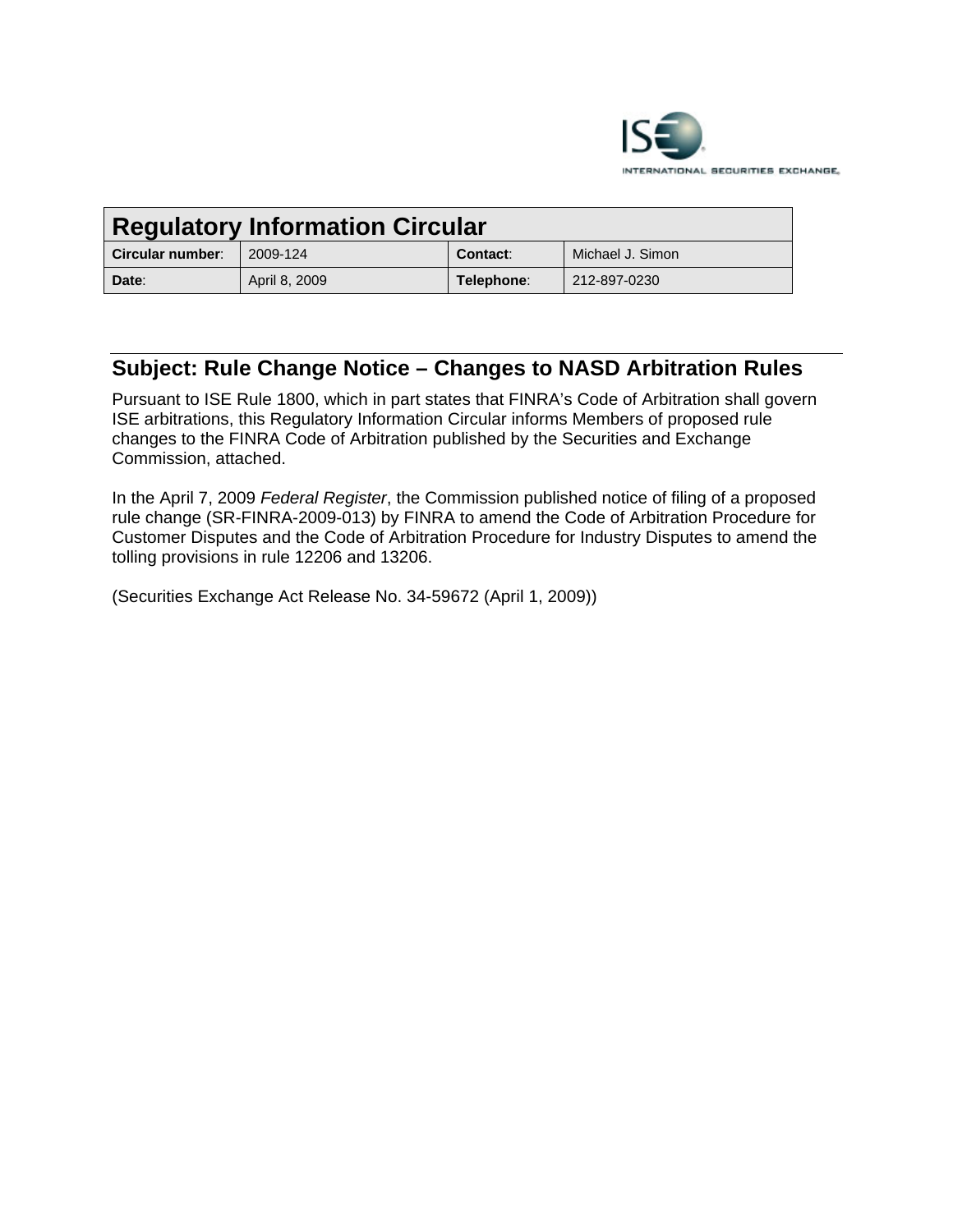the Commission does not edit personal identifying information from submissions. You should submit only information that you wish to make available publicly. All submissions should refer to File Number SR– NYSEAmex–2009–05 and should be submitted on or before April 28, 2009.

For the Commission, by the Division of Trading and Markets, pursuant to delegated authority.17

# **Florence E. Harmon,**

*Deputy Secretary.* 

[FR Doc. E9–7732 Filed 4–6–09; 8:45 am] **BILLING CODE 8010–01–P** 

# **SECURITIES AND EXCHANGE COMMISSION**

**[Release No. 34–59672; File No. SR–FINRA– 2009–013]** 

# **Self-Regulatory Organizations; Financial Industry Regulatory Authority, Inc.; Notice of Filing of Proposed Rule Change To Amend the Tolling Provisions in Rules 12206 and 13206 of the Codes of Arbitration Procedure for Customer and Industry Disputes**

## April 1, 2009.

Pursuant to Section 19(b)(1) of the Securities Exchange Act of 1934 (''Act'') 1 and Rule 19b–4 thereunder,2 notice is hereby given that Financial Industry Regulatory Authority, Inc. (''FINRA'') (f/k/a National Association of Securities Dealers, Inc. (''NASD'')) filed with the Securities and Exchange Commission (''SEC'' or ''Commission'') on March 11, 2009, the proposed rule change as described in Items I, II, and III below, which Items have been substantially prepared by FINRA. The Commission is publishing this notice to solicit comments on the proposed rule change from interested persons.

# **I. Self-Regulatory Organization's Statement of the Terms of Substance of the Proposed Rule Change**

FINRA Dispute Resolution is proposing to amend the tolling provisions in Rules 12206 and 13206 of the Code of Arbitration Procedure for Customer Disputes (''Customer Code'') and for Industry Disputes (''Industry Code''), respectively, to clarify that the rules toll the applicable statutes of limitation when a person files an arbitration claim with FINRA.

Below is the text of the proposed rule change. Proposed deletions are in brackets.

\* \* \* \* \*

12206. Time Limits

(a)–(b) No change.

(c) Effect of Rule on Time Limits for Filing Claim in Court

The rule does not extend applicable statutes of limitations; nor shall the sixyear time limit on the submission of claims apply to any claim that is directed to arbitration by a court of competent jurisdiction upon request of a member or associated person. However, [where permitted by applicable law,] when a claimant files a statement of claim in arbitration, any time limits for the filing of the claim in court will be tolled while FINRA retains jurisdiction of the claim.

(d) No change.

\* \* \* \* \*

# 13206. Time Limits

(a)–(b) No change.

(c) Effect of Rule on Time Limits for Filing Claim in Court

The rule does not extend applicable statutes of limitations; nor shall the sixyear time limit on the submission of claims apply to any claim that is directed to arbitration by a court of competent jurisdiction upon request of a member or associated person. However, [where permitted by applicable law,] when a claimant files a statement of claim in arbitration, any time limits for the filing of the claim in court will be tolled while FINRA retains jurisdiction of the claim.

(d) No change.

\* \* \* \* \*

# **II. Self-Regulatory Organization's Statement of the Purpose of, and Statutory Basis for, the Proposed Rule Change**

In its filing with the Commission, FINRA included statements concerning the purpose of and basis for the proposed rule change and discussed any comments it received on the proposed rule change. The text of these statements may be examined at the places specified in Item IV below. FINRA has prepared summaries, set forth in Sections A, B, and C below, of the most significant aspects of such statements.

*A. Self-Regulatory Organization's Statement of the Purpose of, and Statutory Basis for, the Proposed Rule Change* 

#### 1. Purpose

Currently, Rule 12206, the ''eligibility rule,'' provides that, ''no claim shall be eligible for submission to arbitration under the Code where six years have elapsed from the occurrence or event giving rise to the claim.'' 3 The eligibility rule does not extend applicable statutes of limitation, but Rule 12206(c) does provide that, ''where permitted by applicable law, when a claimant files a statement of claim in arbitration, any time limits for the filing of the claim in court will be tolled while FINRA retains jurisdiction of the claim.'' 4 This means that, where permitted by applicable law, state statutes of limitation will be tolled (*i.e.*, temporarily suspended) when a person files an arbitration claim with FINRA.

For many years, FINRA has interpreted the rule to mean that any applicable statutes of limitation would be tolled in all cases when a person files an arbitration claim with FINRA. In *Friedman* v. *Wheat First Securities, Inc.*, however, the court found that the phrase ''where permitted by applicable law,'' means that State or Federal law, as applicable, must permit tolling expressly, or the period will not be tolled.5 In light of the court's interpretation of the phrase and the negative effect it could have on investors' arbitration claims, FINRA is proposing to remove the phrase, ''where permitted by applicable law,'' from Rules 12206(c) and 13206(c) to make tolling automatic as part of the arbitration agreement.

The *Friedman* court granted the defendant's request to dismiss the plaintiff's complaint on statute of limitations grounds. In arguing against dismissal, the plaintiff sought to rely on old Rule  $10307(a)$ <sup>6</sup> of the Code of

6Rule 10307(a) (Tolling of Time Limitation(s) for the Institution of Legal Proceedings and Extension of Time Limitation(s) for Submission to Arbitration) states in relevant part that:

<sup>17</sup> 17 CFR 200.30–3(a)(12).

<sup>1</sup> 15 U.S.C. 78s(b)(1).

<sup>2</sup> 17 CFR 240.19b–4.

<sup>3</sup>FINRA describes the eligibility rule using the rule number from the Customer Code for simplicity. However, the proposal also applies to the identical eligibility rule of the Industry Code. *See* Rule 13206.

<sup>4</sup>*See* also Rule 13206(c) of the Industry Code. 5 64 F. Supp. 2d 338 (S.D.N.Y. 1999). The case involved claims under Section 10(b) of the Securities Exchange Act of 1934.

Where permitted by applicable law, the time limitations which would otherwise run or accrue for the institution of legal proceedings shall be tolled where a duly executed Submission Agreement is filed by the CLaimant(s). The tolling shall continue for such period as the Association shall retain jurisdiction upon the matter submitted.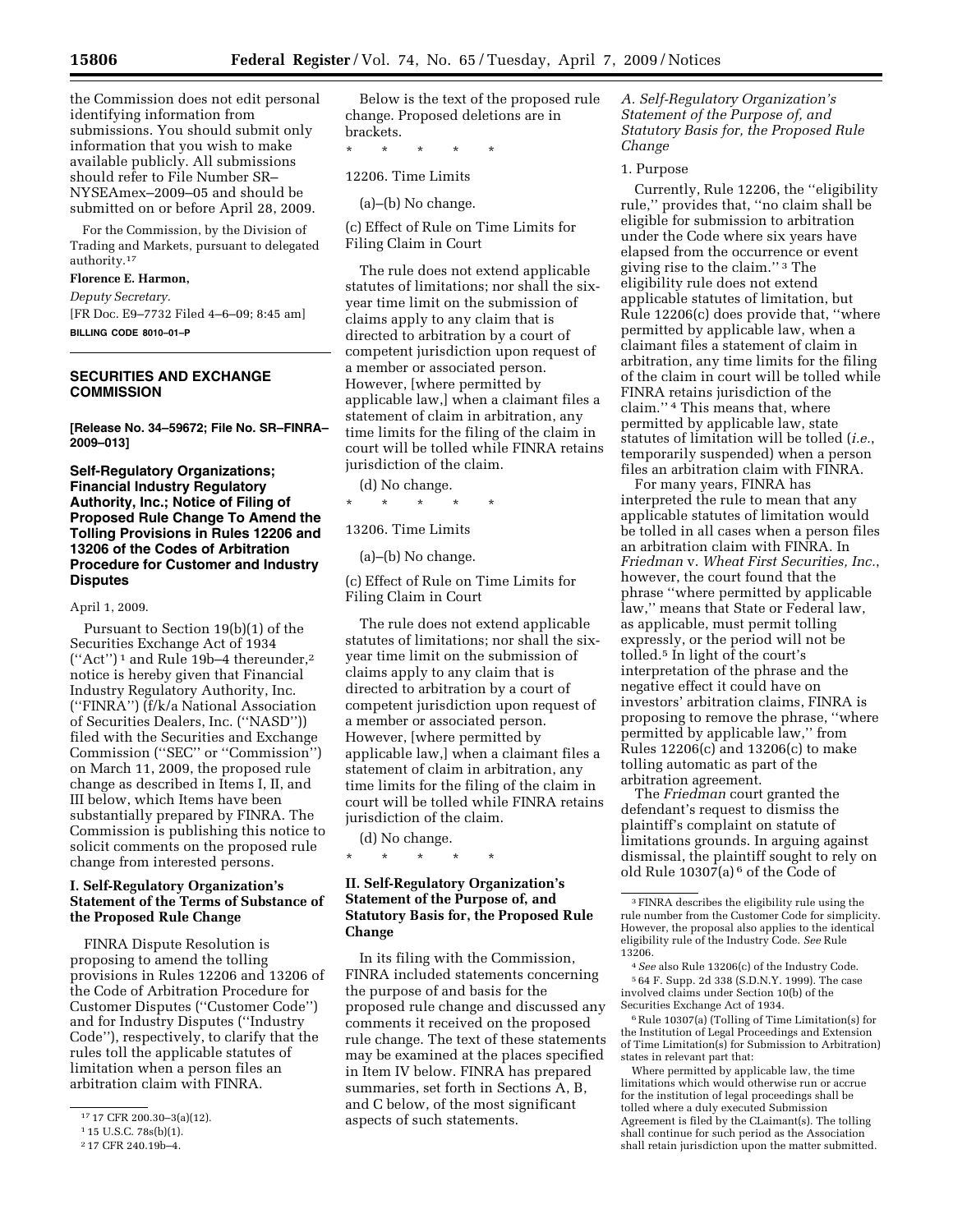Arbitration Procedure, which was updated and is currently designated as Rules 12206(c) and 13206(c), to support his position that filing an arbitration claim tolls the applicable statute of limitations.7 The court determined, however, that the language of old Rule 10307(a) does not toll the statute of limitations unless such tolling is "permitted by applicable law."<sup>8</sup> After further analysis, the court found that no Federal or State statute tolled the applicable statute of limitations and granted the defendant's dismissal request.9

Other courts have reached the same conclusion in interpreting old Rule 10307(a) and the phrase ''where permitted by law.'' In *Individual Securities* v. *Ross*,10 the plaintiff, in appealing a judgment of a New York district court that dismissed the complaint as time-barred, claimed that the statute of limitations was tolled while his matter was in arbitration with then-NASD.11 The court cited old Rule 10307(a) and noted that the ''where permitted by law'' language referred to the applicable law in New York, which prevented tolling of the limitations period.12 In *Rampersad* v. *Deutsche Bank Securities, Inc.*,<sup>13</sup> the court, citing *Friedman*, determined that, used in a similar context, the phrase meant that Federal law, not State law, governs the availability of tolling the limitations period in a Section 10(b) cause of action.14

FINRA is concerned that courts may begin citing this interpretation to dismiss claims filed in court, as would otherwise be permitted under the

13 2004 U.S. Dist. Lexis 5031. The case also involved claims under Section 10(b) of the Securities Exchange Act of 1934.

14 *Id.* In this case, the plaintiff filed an arbitration claim against the defendants at the New York Stock Exchange, Inc. (''NYSE''). The plaintiff argued that the limitations period should have been tolled under New York law for the period during which the arbitration was pending, and cited NYSE Rule 606(a), which is similar to old Rule 10307(a), and states in pertinent part:

Where permitted by applicable law, the time limitation(s) which would otherwise run or accrue for the institution of legal proceedings shall be tolled when a duly executed Submission Agreement is filed by the Claimant(s).

eligibility rule.15 FINRA does not believe this outcome would be consistent with the original intent of the tolling provision or of amendments to the eligibility rule that allow customers to take their claims to court if their claims are dismissed in arbitration on eligibility grounds.16 Rather, FINRA believes that, in such a situation, the rule should be read to provide that a firm or associated person has implicitly agreed to suspend any statute of limitations defense for the time period that the matter was in FINRA's jurisdiction. Amending the eligibility rule, as proposed, would make this clear.

Moreover, FINRA is concerned that the *Friedman* interpretation could limit or foreclose customers' access to other judicial forums to address their disputes, which would be an unfair result. Most brokerage firms require customers to arbitrate their disputes, a process that can take more than a year. Customers may be disadvantaged in a subsequent court proceeding if the panel dismisses the arbitration case on eligibility grounds and the statute of limitations is not tolled for the period of time that the customers were in arbitration. In addition to being an unfair result, FINRA believes this would undermine the intent of the eligibility rule, which gives customers the option of taking their claims to court when a case is dismissed on eligibility grounds.

Therefore, FINRA is proposing to delete the phrase ''where permitted by applicable law'' from Rules 12206(c) and 13206(c). FINRA notes that the *Friedman* interpretation suggests that, but for the phrase, the rule would be read as an explicit agreement between the parties to toll the statute of limitations period.17 FINRA believes

16*See* Securities Exchange Act Rel. No. 50714 (November 22, 2004), 69 FR 69971 (December 1, 2004) (SR–NASD–2001–101).

17*Friedman*, 64 F. Supp. 2d 338, 343 n.4 (1999). The court indicates that it likely would accept the amended language as representing an agreement of the parties:

The precise meaning of Rule 10307(a) is not entirely clear. If the phrase ''where permitted by applicable law'' did not precede the remainder of the paragraph, the rule would simply be read as an explicit agreement between the parties to toll the limitations period, regardless of what the applicable State or Federal tolling principles provide. However, by including the phrase the drafters seemed to limit tolling to situations in which tolling is expressly permitted by applicable law, thereby making an explicit agreement between the parties

that the proposed rule change would leave the parties in the same position in court as they were at the start of the arbitration with regard to any statutes of limitation: the time period before the claim was filed in arbitration would not be extended by the proposed changes, but applicable statutes of limitation would not run while the matter was in arbitration.

## 2. Statutory Basis

FINRA believes that the proposed rule change is consistent with the provisions of Section  $15A(b)(6)$  of the Act,<sup>18</sup> which requires, among other things, that the Association's rules must be designed to prevent fraudulent and manipulative acts and practices, to promote just and equitable principles of trade, and, in general, to protect investors and the public interest. The proposed rule change is consistent with FINRA's statutory obligations under the Act to protect investors and the public interest because the proposal would preserve fairness in the arbitration process by ensuring that investors maintain their right to have their claims heard in court by tolling the applicable statutes of limitation while the dispute is in arbitration.

## *B. Self-Regulatory Organization's Statement on Burden on Competition*

FINRA does not believe that the proposed rule change will result in any burden on competition that is not necessary or appropriate in furtherance of the purposes of the Act, as amended.

# *C. Self-Regulatory Organization's Statement on Comments on the Proposed Rule Change Received From Members, Participants, or Others*

Written comments were neither solicited nor received by FINRA.

# **III. Date of Effectiveness of the Proposed Rule Change and Timing for Commission Action**

Within 35 days of the date of publication of this notice in the **Federal Register** or within such longer period (i) as the Commission may designate up to 90 days of such date if it finds such longer period to be appropriate and publishes its reasons for so finding or (ii) as to which the self-regulatory organization consents, the Commission will:

(A) By order approve such proposed rule change, or

(B) Institute proceedings to determine whether the proposed rule change should be disapproved.

<sup>7</sup> 64 F. Supp. 2d at 343.

<sup>8</sup> *Id.* 

<sup>9</sup> *Id.* at 347.

<sup>10</sup> 1998 U.S. App. Lexis 12618.

<sup>11</sup>On July 26, 2007, the Commission approved a proposed rule change filed by NASD to amend NASD's Certificate of Incorporation to reflect its name change to FINRA in connection with the consolidation of the member firm regulatory functions of NASD and NYSE Regulation, Inc. *See*  Securities Exchange Act Rel. No. 56146 (July 26, 2007), 72 FR 42190 (August 1, 2007) (SR–NASD– 2007–053).

<sup>12</sup> *Id.* 

<sup>15</sup>The rule states that ''dismissal of a claim under this rule does not prohibit a party from pursuing the claim in court. By filing a motion to dismiss a claim under this rule, the moving party agrees that if the panel dismisses a claim under this rule, the nonmoving party may withdraw any remaining related claims without prejudice and may pursue all of the claims in court.'' *See also* Rule 13206(b).

<sup>18 15</sup> U.S.C. 78o-3(b)(6).